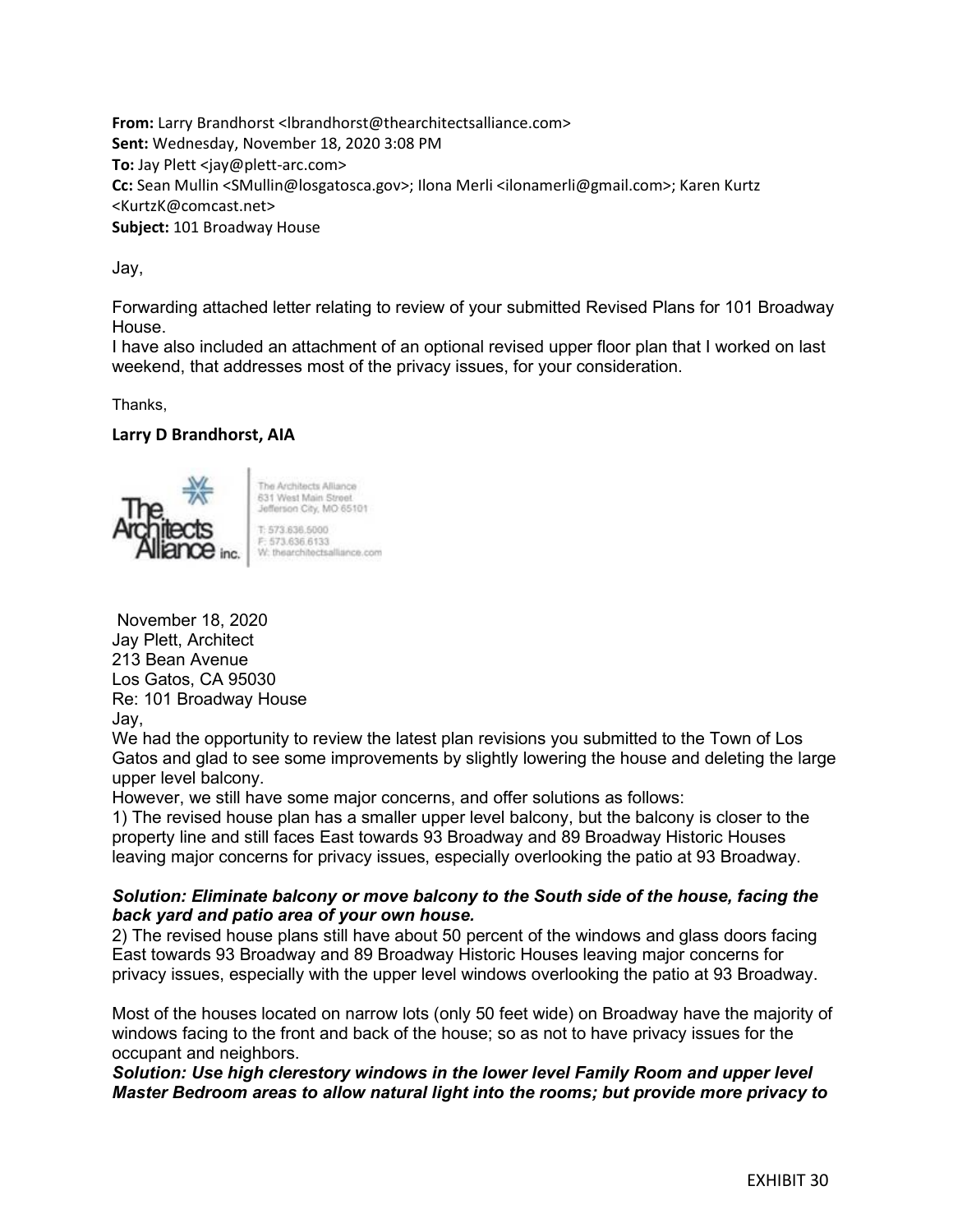## *the neighbors houses; similar to what you provided on the West side of the house to provide more privacy.*

3) The revised plans lower the house about 1.5 feet which is good, but not enough to help with the privacy issues towards 93 Broadway Patio and upper level terrace.

## *Solution: Consider lowering the house an additional 1-2 feet. The driveway from Broadway to the garage has about a 4.5-6 feet rise in about 20 feet length which is a fairly steep drive; which would allow lowering the house. Plus, the house main floor level is 1.5 feet higher than the existing house main floor level, requiring about 1-2 feet of fill at the back part of the house, which would allow lowering the house.*

4) Lowering the house and back patio area 1.5 feet helps with some minor privacy view overlooking the back patio and terrace towards 93 Broadway Historic House, however, it is still 6.5 feet above and overlooking the back patio at 93 Broadway Historic House.

*Solution: Lowering the house more, as mentioned above, would continue to help with privacy and also installing a privacy screen fence along the East property line, to at least 4 feet above the 101 Broadway house back patio and would help with privacy screening towards 93 Broadway Historic House. Also, the only 4-foot high fence above the patio level would allow some privacy, but also allow some vision over the top of the fence to the horizon.*

**I am also providing the attached optional revised Upper Level House Plan for 101 Broadway, which I had drawn last weekend, that would solve many of the above problems and privacy concerns towards the 93 Broadway and 89 Broadway Historic Houses. This optional plan keeps the same size master bedroom and master bathroom as the original house plans; but moves the upper level balcony towards the back of the house for more privacy, and the use of high clerestory windows on the East to provide natural light but also privacy. It also opens up more light and vision for the West 107 Broadway house.** 

Thanks, Larry D Brandhorst, Architect 93 Broadway Historic House, Administrator 1035 Satinwood Court Jefferson City, MO 65109 **Attachment** cc: Planning Commission c/o Sean Mullin, AICP, Associate Planner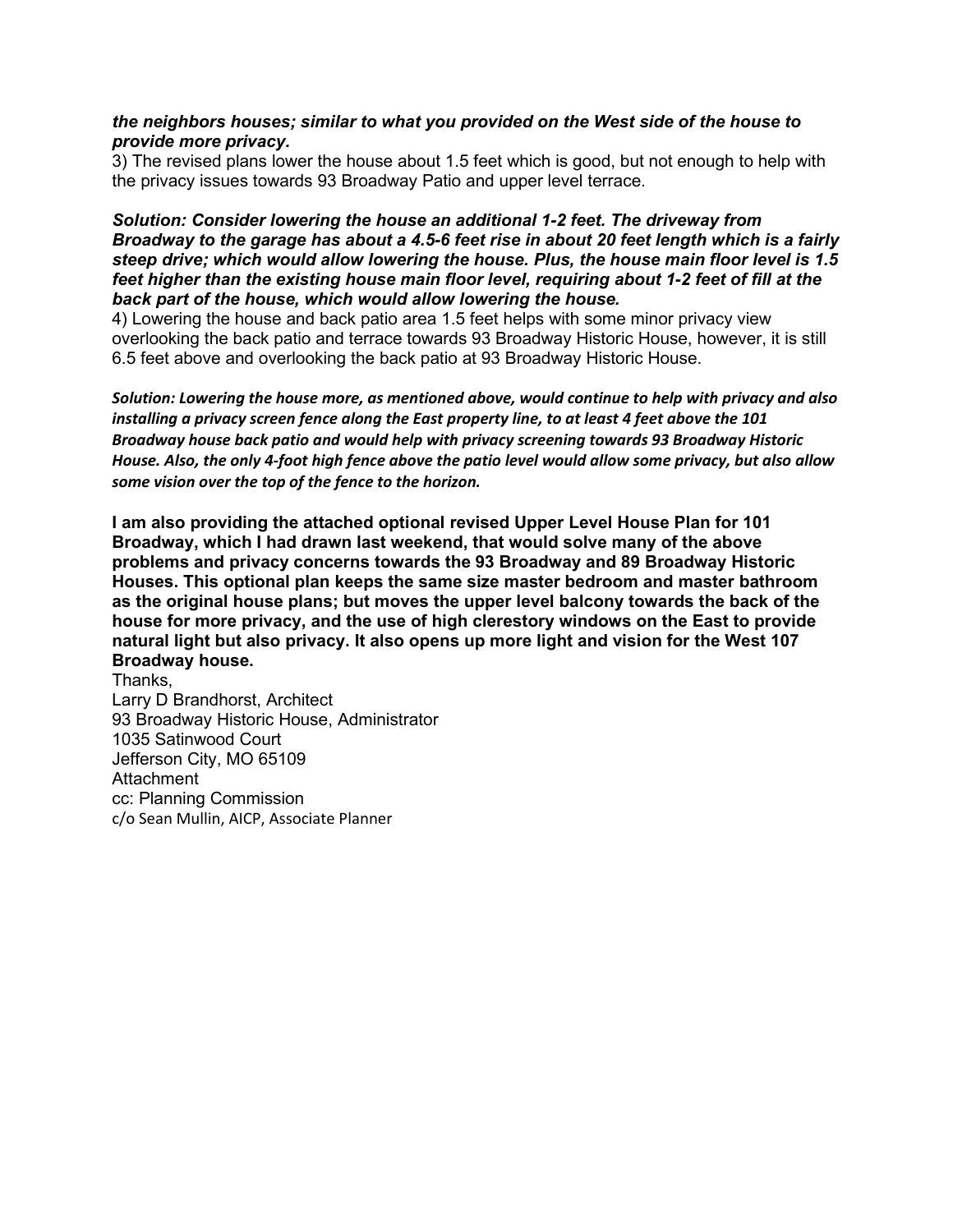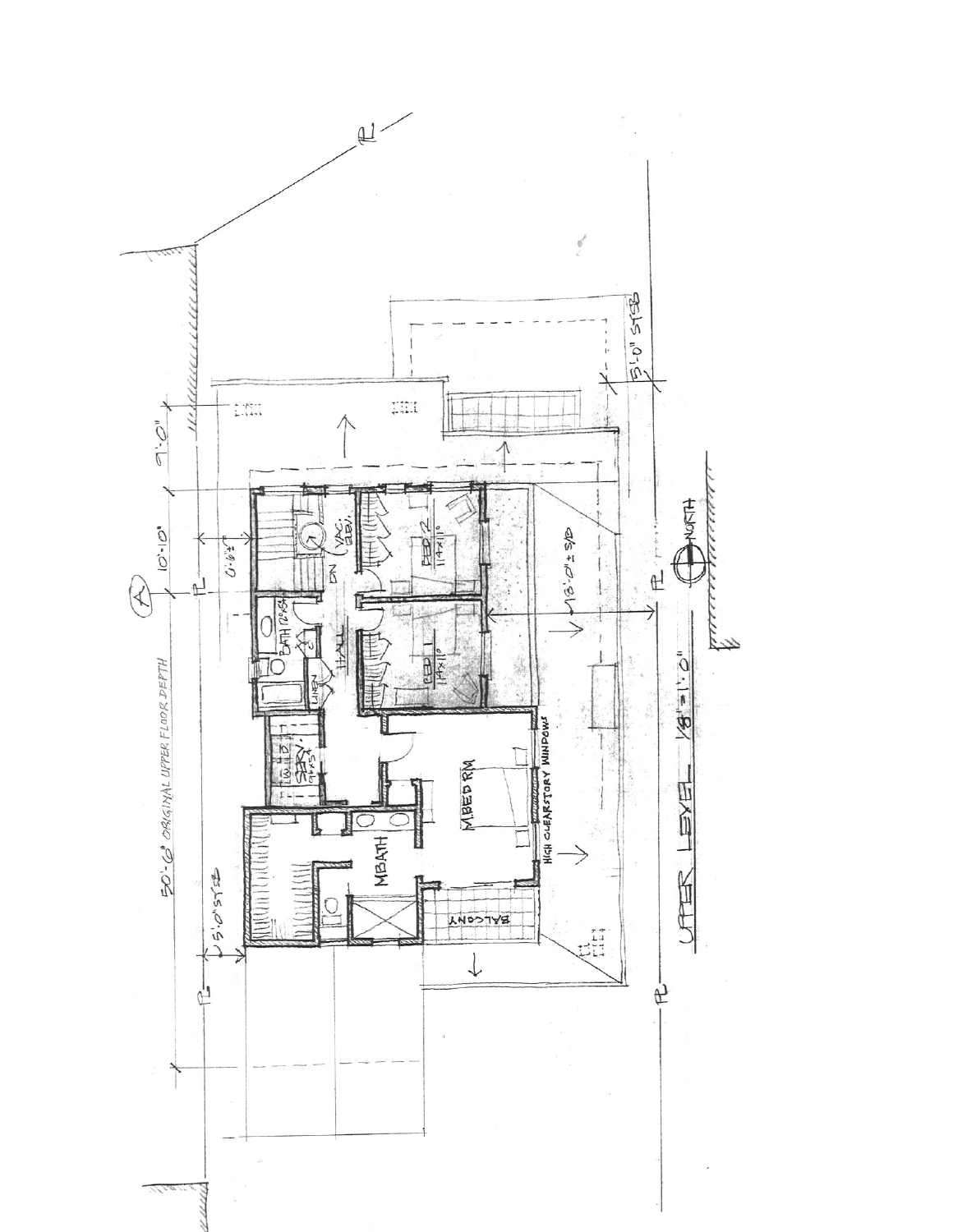**From:** Karen Kurtz <kurtzk@comcast.net> **Sent:** Thursday, November 19, 2020 4:49 PM **To:** Sean Mullin <SMullin@losgatosca.gov>; Sally Zarnowitz <SZarnowitz@losgatosca.gov>; Joel Paulson <jpaulson@losgatosca.gov>; Robert Schultz <RSchultz@losgatosca.gov> **Cc:** 'Jay Plett' <jay@plett-arc.com>; 'Mark De Mattei' <markd@demattei.com>; 'Larry Brandhorst' <lbrandhorst@thearchitectsalliance.com>; ilonamerli@gmail.com **Subject:** 101 Broadway revised plans

November 19, 2020

Sean, Jay and others,

I have looked over the revised plans for 101 Broadway. I see very little change that would lead to making the improvements that the Planning Commission asked for regarding the surrounding neighbors. If Jay or Sean want to list any benefits for 107 Broadway, I would be welcomed to hearing them. Maybe I have missed something important. As I read the plans, it seems some changes create a negative effect for other situations that the original plans did not. I don't know if that is something you considered. I realize this lot and neighborhood provide challenges.

As someone who is trying to preserve the Historical neighborhood for future generations, this is not about me, as this property will be here long after I am gone. Restoring properties to their original state has been my passion for many years. I will continue to request that only a one story addition in the back be allowed which would be in keeping with the surrounding neighborhood characteristics and massing. It would also most likely solve all of the issues rather than by piece meal here and there. In addition it would be more within the Towns Design Guidelines of blending in, harmonizing, preserving views and sunlight and providing more privacy for everyone, including the subject property. As I and others have also stated in the past, the property at 93 Broadway had to lower their profile and put the bedrooms in the basement without two stories in the back. I would expect that 101 Broadway be required to do the same or at least something very similar in order to reduce the proposed massing? These current plans are not appropriate for this lot or neighborhood and do not in many ways meet the Towns Design Guidelines or the General Plan.

I believe I may have found the issue I've had with the shadow study. I have looked over other shadow studies done for other projects in town, that for some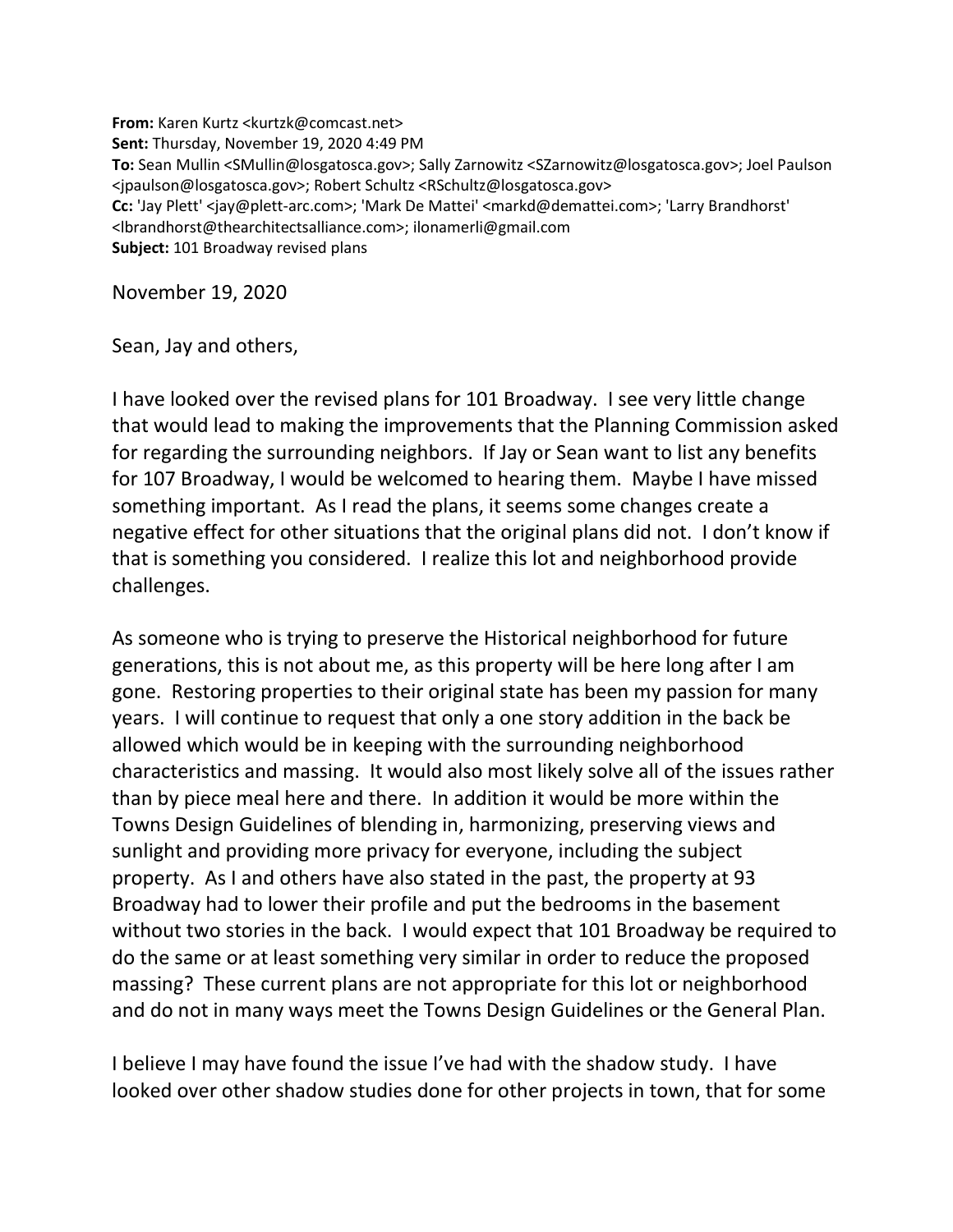reason made more sense to me. But, regardless of that, I do not believe that these studies take into consideration the existing trees and buildings of the surrounding area. The property at 107 is in complete shade by 11:15 AM as of last week, November 16th. All properties in this neighborhood are generally in the shade during the fall and winter months, something that was disclosed to me when I purchased this house. With new trees and others that have grown larger over the last 32 plus years, sunny days have gotten even shorter. This is why it is so important for the exposure to the east be kept open for any kind of light for 107 Broadway since it is the only source of light because of the many tall trees and mountains. It is very likely the same for the neighbors on the other side and the subject property regarding the light from the west. Again, one story in the back would solve this issue on all sides.

I would look forward to working with the developers on appropriate plans in an honest and respective manner that will enhance the neighborhood not just for now but for future residents. Please consider this offer and suggestion seriously so we can all move forward on this project.

Thank you,

Karen Kurtz 107 Broadway